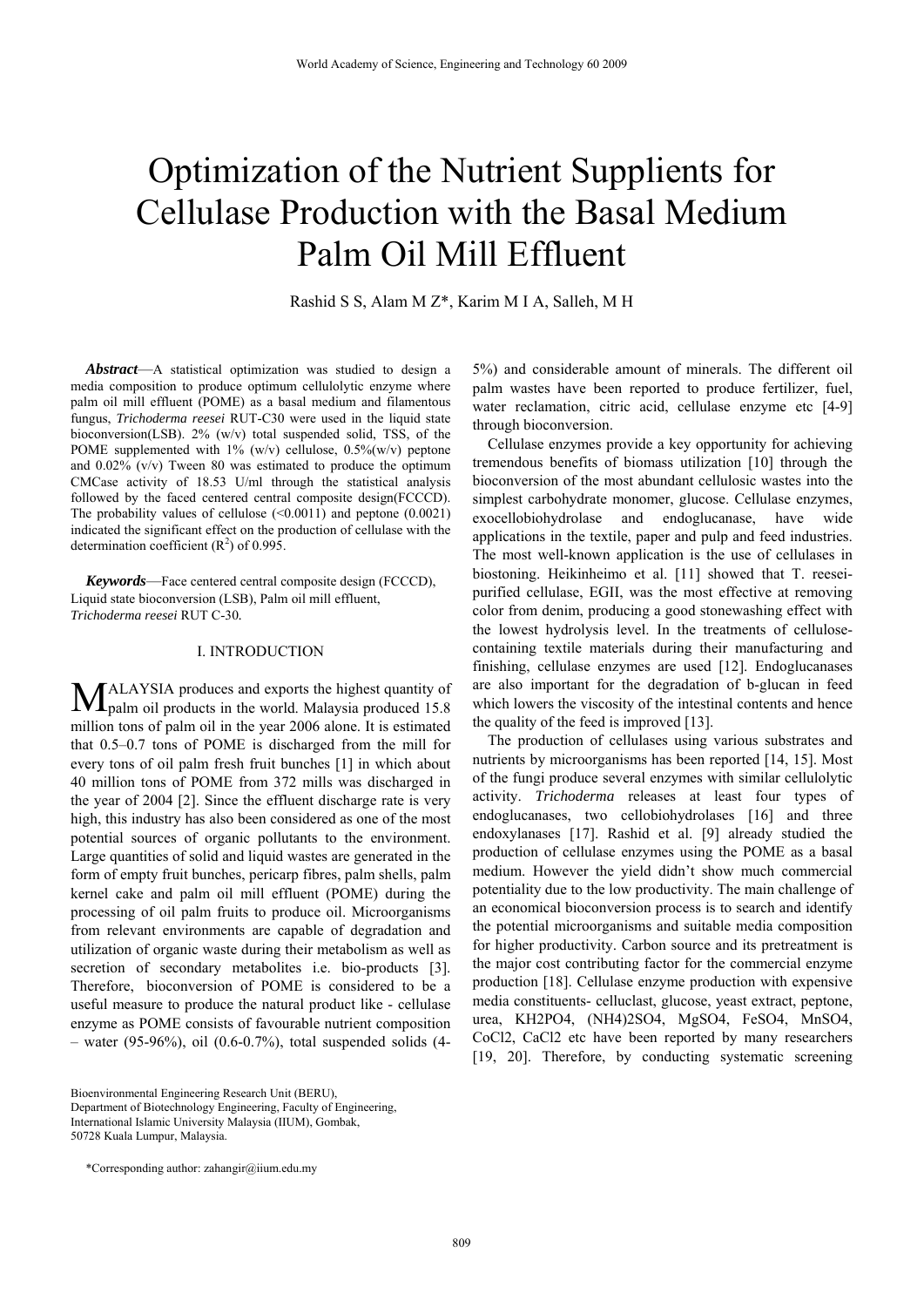studies using POME as a basal media, optimum composition of the co-substrates can be selected in an effort to reduce the production cost of cellulase enzyme production, since POME is considered as a waste with minimal cost. In the current study, screening and selection of co-substrates, TSS of POME and mineral composition was conducted on the basis of cellulases production through the bioconversion of POME using the statistical experimental design.

### II. MATERIALS AND METHODS

## *A. Sample Collection*

POME with 3.5-4 % (w/v) TSS was collected from Sime-Darby, Banting, Kuala Lumpur. The samples were taken into 20 liter washed & cleaned container. pH and temperature reading was taken on the site and TSS was determined of the collected fresh samples. Then the samples were stored at 4°C for further use.

#### *B. Fungal Inoculum Preparation*

*Trichoderma reesei* RUT C-30 (ATCC 56765) was used to optimize the bioconversion media constituents [9]. The strain was cultured on the PDA plate as inocula source and incubated at 30°C for 8-10 days until the good sporulation was observed. After maturation each plate was washed with 25 ml of sterile water and then filtered the spore suspension with Whatman no.1 filter paper. All these works have to be done under aseptic condition. The inoculum then kept at 4°C. This preparation of inoculum was made sure to have the spore concentration of  $1.5 - 3 \times 10^8$  spores/ml.

#### *C. Bioconversion Media Preparation*

 $5\%$  (v/v) of the fungal inoculum of the spore suspension was used into the bioconversion medium where POME was used as the basal medium along with the co-substrates and minerals. pH of the medium was adjusted initially at 4.8 by using 1M HCl and 1M NaOH before sterilization at  $121^{\circ}$ C for 30 minutes. The bioconversion process for the optimum cellulase production was carried out in the 100ml Erlenmeyer flask with the working volume of 50ml for 5days at  $30^{\circ}$ C and 150rpm.

#### *D. Extraction and Analytical Method*

Samples of fermented broth after 5 days of fermentation were filtered using Whatman no. 1 filter paper and the filtrate was assayed for total cellulase and endoglucanase activity [21]. The total cellulase activity was determined by filter paper assay (FPase) using Whatman No. 1 filter paper strip with the dimension 1.0 9 6.0 cm equivalent to 50 mg as a substrate and Carboxymethyl cellulose (CMC) was used as a substrate to measure the endoglucanase activity by carboxymethyl cellulase assay (CMCase). FPA cellulase (U/ml) is the derived unit for FPase and CMC cellulase (U/ml) is derived for CMC assay. One FPA is the concentration of cellulase that can release 2.0 mg of glucose from 50 mg of cellulose over a 60 min period and one CMC is the concentration of enzyme that can release 0.5 mg of glucose from 0.5 ml of the substrate CMC in 30 min. TSS was determined according to the standard method of APHA [22].

## *E. Experimental Design Plackett-Burman Design*

## In the first step of the optimization process placket-burman experimental design was used to identify the significance of the ingredients of the media for the optimum production of cellulase enzyme. Plackett-Burman statistical experimental design is very useful and widely employed in the screening of major constituents of the media [23]. This design gave an output of 12 experimental runs (combinations) with 11 independent variables (Table 1). All the experiments were performed in triplicate and the average of cellulase activity was used as the response (dependant variable). The main effect of each variable was calculated as the difference between the average of measurements made at the high value (+) and at the low value (-). This model does not describe the interaction among the factors and it is used to evaluate and select the important factors that influence the response. The parameters selected for the experiment were TSS of POME, Cassava powder, wheat flower, sugar, cellulose, peptone,  $(NH_4)$ <sub>2</sub>SO<sub>4</sub>,  $KH_2PO_4$  tween 80,  $MnSO_4.H_2O$  and  $MgSO<sub>4</sub>.7H<sub>2</sub>O.$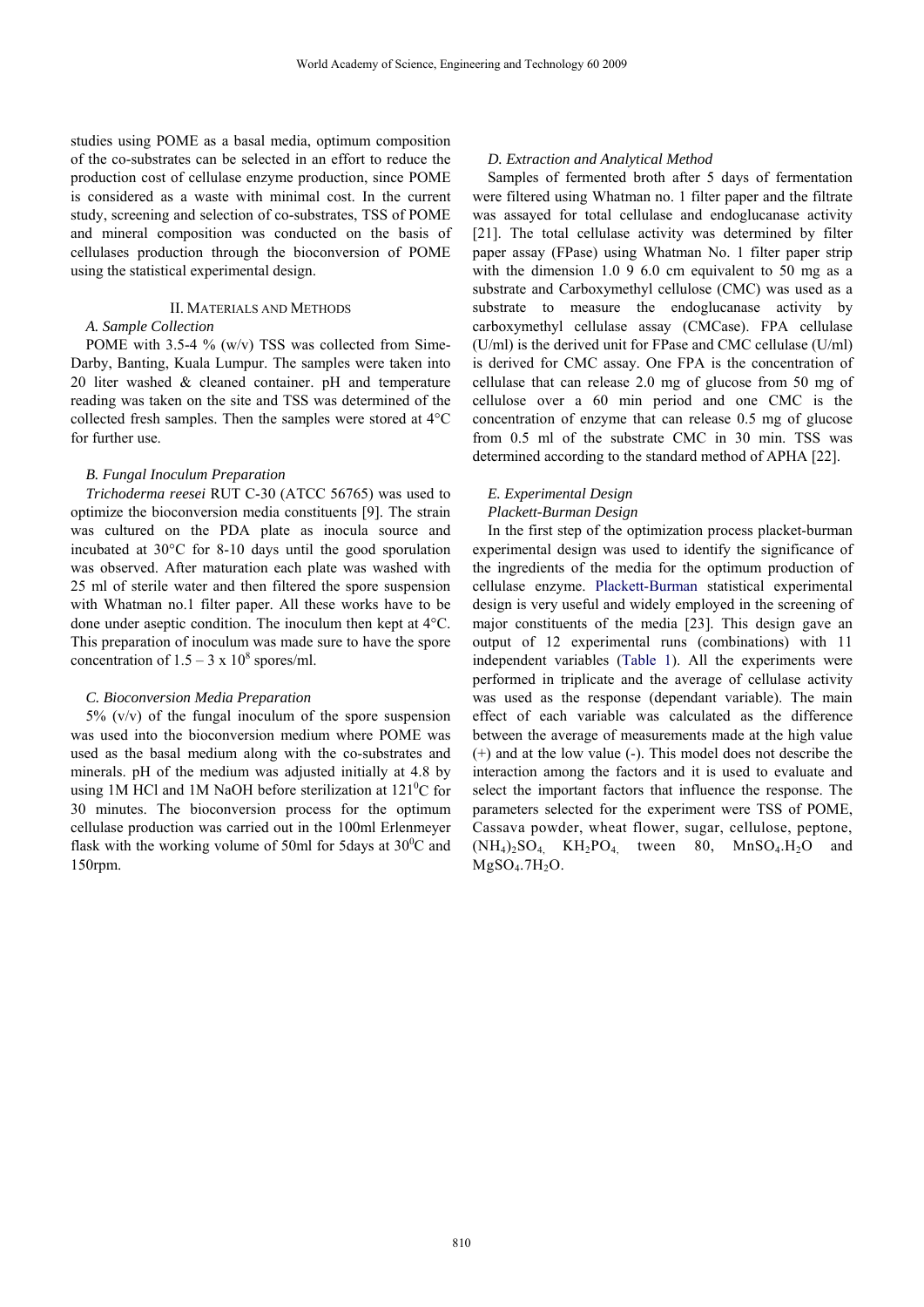| Ru             | A              | B                | C                | D                | ${\bf E}$        | F                    | G                | H                |                  | K                | L                | <b>FPA</b> | <b>CMC</b>     |
|----------------|----------------|------------------|------------------|------------------|------------------|----------------------|------------------|------------------|------------------|------------------|------------------|------------|----------------|
| $\mathbf n$    |                |                  |                  |                  |                  | $(\frac{0}{0}, w/v)$ |                  |                  |                  |                  |                  | (U/ml)     |                |
| $\mathbf 1$    | 0.5            | $\boldsymbol{0}$ | $\boldsymbol{0}$ | $\boldsymbol{0}$ | $\boldsymbol{0}$ | $\boldsymbol{0}$     | $\boldsymbol{0}$ | $\boldsymbol{0}$ | $\theta$         | $\boldsymbol{0}$ | $\boldsymbol{0}$ | 0.166      | 0.506          |
| $\overline{2}$ | $\overline{2}$ | $\theta$         | $\overline{2}$   | $\boldsymbol{0}$ | $\theta$         | $\boldsymbol{0}$     | 0.5              | 0.25             | 0.2              | $\mathbf{0}$     | 0.02             | 0.004      | 0.060          |
| 3              | 2              | $\theta$         | 2                | $\overline{c}$   | $\boldsymbol{0}$ | 0.5                  | $\boldsymbol{0}$ | $\boldsymbol{0}$ | $\boldsymbol{0}$ | 0.05             | 0.02             | 0.020      | $\overline{0}$ |
| 4              | $\overline{2}$ | $\theta$         | $\theta$         | $\theta$         | 2                | 0.5                  | 0.5              | $\boldsymbol{0}$ | 0.2              | 0.05             | $\mathbf{0}$     | 0.037      | 0.062          |
| 5              | 2              | $\overline{2}$   | $\theta$         | 2                | $\overline{2}$   | $\boldsymbol{0}$     | 0.5              | $\boldsymbol{0}$ | $\boldsymbol{0}$ | $\theta$         | 0.02             | 0.018      | 0.012          |
| 6              | 0.5            | $\theta$         | $\overline{2}$   | $\overline{c}$   | $\overline{c}$   | $\boldsymbol{0}$     | 0.5              | 0.25             | $\boldsymbol{0}$ | 0.05             | $\boldsymbol{0}$ | 0.915      | 5.718          |
| 7              | 0.5            | $\overline{2}$   | $\theta$         | $\boldsymbol{0}$ | $\boldsymbol{0}$ | 0.5                  | 0.5              | 0.25             | $\boldsymbol{0}$ | 0.05             | 0.02             | 0.390      | 0.896          |
| 8              | $\overline{2}$ | $\overline{2}$   | $\boldsymbol{0}$ | $\overline{c}$   | $\boldsymbol{0}$ | $\boldsymbol{0}$     | $\boldsymbol{0}$ | 0.25             | 0.2              | 0.05             | $\mathbf{0}$     | 0.069      | 0.081          |
| 9              | 0.5            | $\overline{2}$   | $\overline{2}$   | $\boldsymbol{0}$ | 2                | $\boldsymbol{0}$     | $\boldsymbol{0}$ | $\boldsymbol{0}$ | 0.2              | 0.05             | 0.02             | 1.884      | 6.954          |
| 10             | 0.5            | $\overline{2}$   | $\overline{2}$   | $\overline{2}$   | $\theta$         | 0.5                  | 0.5              | $\mathbf{0}$     | 0.2              | $\theta$         | $\theta$         | 0.641      | 1.257          |
| 11             | $\overline{2}$ | $\overline{2}$   | 2                | $\boldsymbol{0}$ | 2                | 0.5                  | $\mathbf{0}$     | 0.25             | $\mathbf{0}$     | $\boldsymbol{0}$ | $\mathbf{0}$     | 0.017      | 0.084          |
| 12             | 0.5            | $\mathbf{0}$     | $\overline{0}$   | $\overline{c}$   | 2                | 0.5                  | $\boldsymbol{0}$ | 0.25             | 0.2              | $\boldsymbol{0}$ | 0.02             | 2.907      | 6.5            |

TABLE I PLACKETT-BURMANN DESIGN FOR THE SCREENING OF MEDIA

A, TSS of POME; B, Cassava powder; C, wheat flower; D, sugar; E, cellulose; F, peptone; G,  $(NH_4)_2SO_4$ ; H, KH<sub>2</sub>PO<sub>4</sub>; J, tween 80; K, MnSO<sub>4</sub>.H<sub>2</sub>O; L, MgSO4.7H2O; The (+) indicates the high and (-) indicates the low level.

#### *One factor at a time (OFA T) Design*

The influences of TSS of POME, sugar, cellulose, peptone,  $KH_2PO_4$  tween 80, and  $MgSO_4$ .7H<sub>2</sub>O.on the production of cellulase enzyme were investigated with the one-factor- at-a-time (OFAT) method to observe the possible optimum levels of the parameters. The range of the each parameter was investigated in different level by changing the value alone [23].

#### *Face Centered Central Composite Design*

The face centered central composite design (FCCCD) under the response surface methodology (RSM) was employed in order to illustrate the nature of the response surface in the experimental region and elucidate the optimal conditions of the most significant independent variables. Two major variables namely peptone and cellulose concentraation were included in this model. The factors were examined at three different levels (low, basal, high) coded  $(-1, 0, +1)$  as shown in Table 2. According to the FCCCD for the three variables, 13 experimental runs (5 runs at centre point) were executed and their observations were fitted to the following second order polynomial model:

$$
Y=\beta_0+\beta_1A+\beta_2B+\beta_{11}A^2+\beta_{22}B^2+\beta_{12}AB
$$

where, Y is the dependent variable (cellulase production as response); A and B are the independent variable (peptone and cellulose concentration);  $\beta_0$  is the regression coefficient at center point;  $\beta_1$  and  $\beta_2$  are the linear coefficients;  $\beta_{11}$  and  $\beta_{22}$ are the quadratic coefficients and  $\beta_{12}$  is the second order interaction coefficient. The developed regression model was evaluated by analyzing the values of regression coefficients, analysis of variance (ANOVA), p- and F-values. The quality of fit of the polynomial model equation was expressed by the coefficient of determination, R2. The statistical software package Design-Expert 6.0.8 (Stat Ease Inc., Minneapolis, USA) was used to identify the experimental design as well as to generate a regression model to predict the optimum combinations considering the effects of linear, quadratic and interaction on cellulase enzyme production. A final experiment was conducted to validate the FCCCD developed model.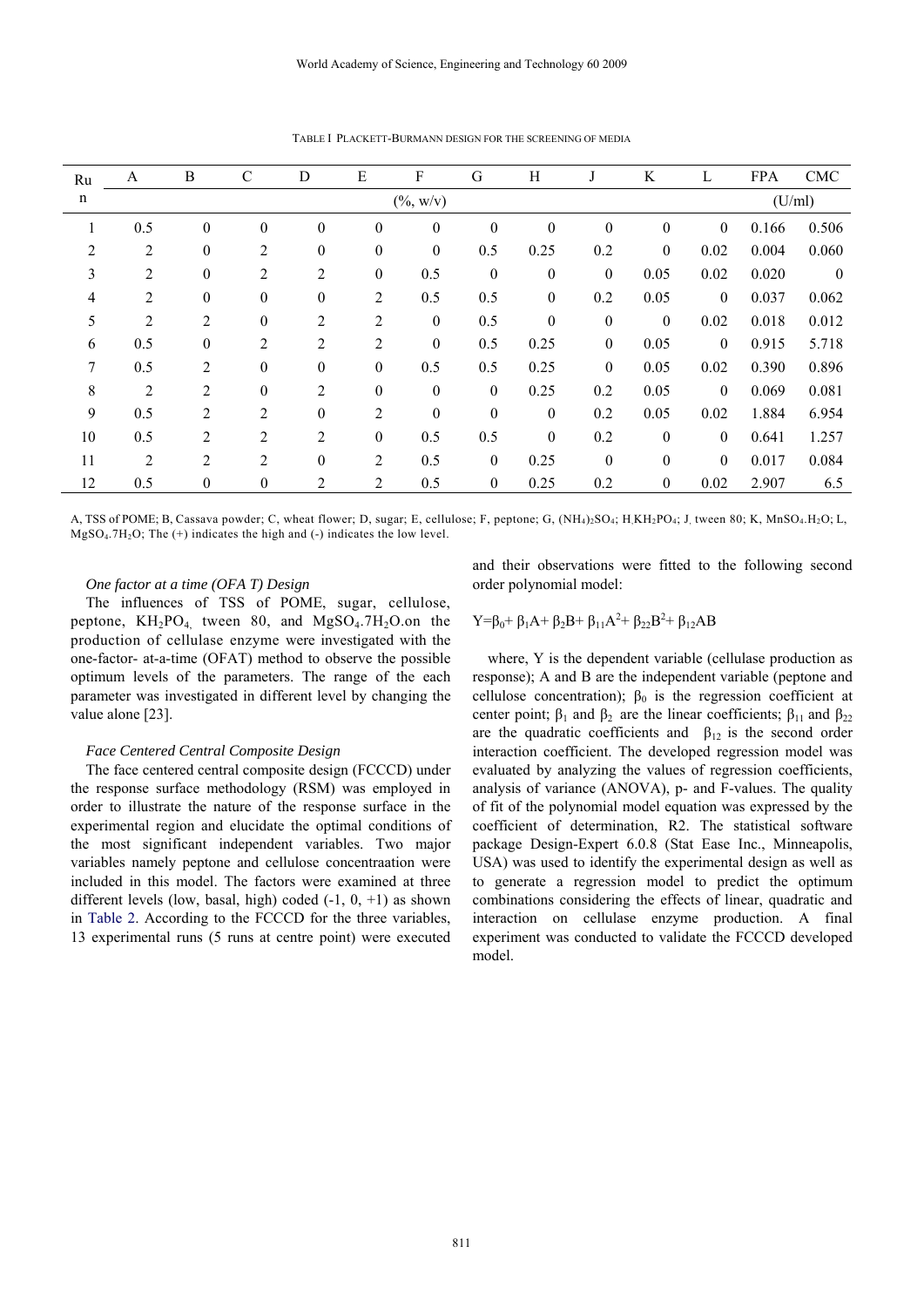| Run | A:Peptone(%, $w/v$ ) | $B:Cellulose(\%, w/v)$ | CMCase (U/ml) |           |  |  |
|-----|----------------------|------------------------|---------------|-----------|--|--|
|     |                      |                        | Experimental  | Predicted |  |  |
|     | $0.2(-)$             | $0.2(-)$               | 6             | 6.3       |  |  |
|     | $0.8(+)$             | $0.2(-)$               | 10.5          | 10.42     |  |  |
|     | $0.2(-)$             | $0.8(+)$               | 13.5          | 13.53     |  |  |
| 4   | $0.8(+)$             | $0.8(+)$               | 8.9           | 8.55      |  |  |
|     | $0.2(-)$             | 0.5(0)                 | 13.7          | 13.37     |  |  |
| 6   | $0.8(+)$             | 0.5(0)                 | 12.5          | 12.94     |  |  |
|     | 0.5(0)               | $0.2(-)$               | 13.26         | 13.04     |  |  |
| 8   | 0.5(0)               | $0.8(+)$               | 15.4          | 15.72     |  |  |
| 9   | 0.5(0)               | 0.5(0)                 | 18            | 17.84     |  |  |
| 10  | 0.5(0)               | 0.5(0)                 | 17.9          | 17.84     |  |  |
| 11  | 0.5(0)               | 0.5(0)                 | 17.52         | 17.84     |  |  |
| 12  | 0.5(0)               | 0.5(0)                 | 17.75         | 17.84     |  |  |
| 13  | 0.5(0)               | 0.5(0)                 | 18.13         | 17.84     |  |  |

TABLE II CODED AND ACTUAL VALUES OF THE FACTORS FOR FCCCD ALONG WITH THE EXPERIMENTAL AND PREDICTED VALUES OF CELLULASE ENZYME **ACTIVITY** 

#### III. RESULTS AND DISCUSSION

#### *A. Evaluation of media constituents*

Plackett-Burman design has been employed to evaluate the significant effect of the eleven different co-substrates and mineral elements on the production of cellulase using POME as a basal medium. The main effect of each constituent on the cellulase production was calculated as the difference between the average measurement calculated at the higher  $(+)$  and lower  $(-)$  levels of the constituent. The results, Fig. 1, showed that sugar, cellulose, peptone,  $KH_2PO_4$  tween 80 and  $MgSO_4.7H_2O$ has the positive effect on both of the parameters (FPAase and CMCase) of the cellulase production .On the other hand TSS of POME, cassava powder, wheat flower,  $(NH_4)_2SO_4$  and  $MnSO_4.H_2O$  has the negative effect on the



both type of activity of cellulase. There is no report of positive influence of cassava and wheat powder on the production of the cellulase enzyme alone. Minerals' effect on enzyme production is dependant on it's concentration in the bioconversion medium [24].

The consistency of the influences on each type of the activity would be helpful to decide which parameters should be evaluated in the next phase of study. Cassava powder, wheat flower,  $(NH_4)$ <sub>2</sub>SO<sub>4</sub> and MnSO<sub>4</sub>.H<sub>2</sub>O was excluded from the constituents list of medium due to their negative effect on the production. TSS of POME was considered to be investigated to further studies even though it showed reverse effect on production, since it is impossible to exclude.



a. Main effects on FPAase b. Main effects on CMCase

Fig. 1. Main effects of the medium constituents on cellulase production from Plackett-Burman experimental results (A: TSS (POME), B: cassava, C: wheat, D: sugar, E: cellulose, F: peptone, G:  $(NH_4)_2SO_4$ , H:  $KH_2PO_4$ , J: tween 80, K: MnSO<sub>4</sub>.H<sub>2</sub>O, L:  $MgSO<sub>4</sub>.7H<sub>2</sub>O$ ).

*B. Determination of optimum range of the media constituents* 

Seven constituent parameters out of eleven were screened by placket-burman design to determine the effective range of parameters for cellulase production by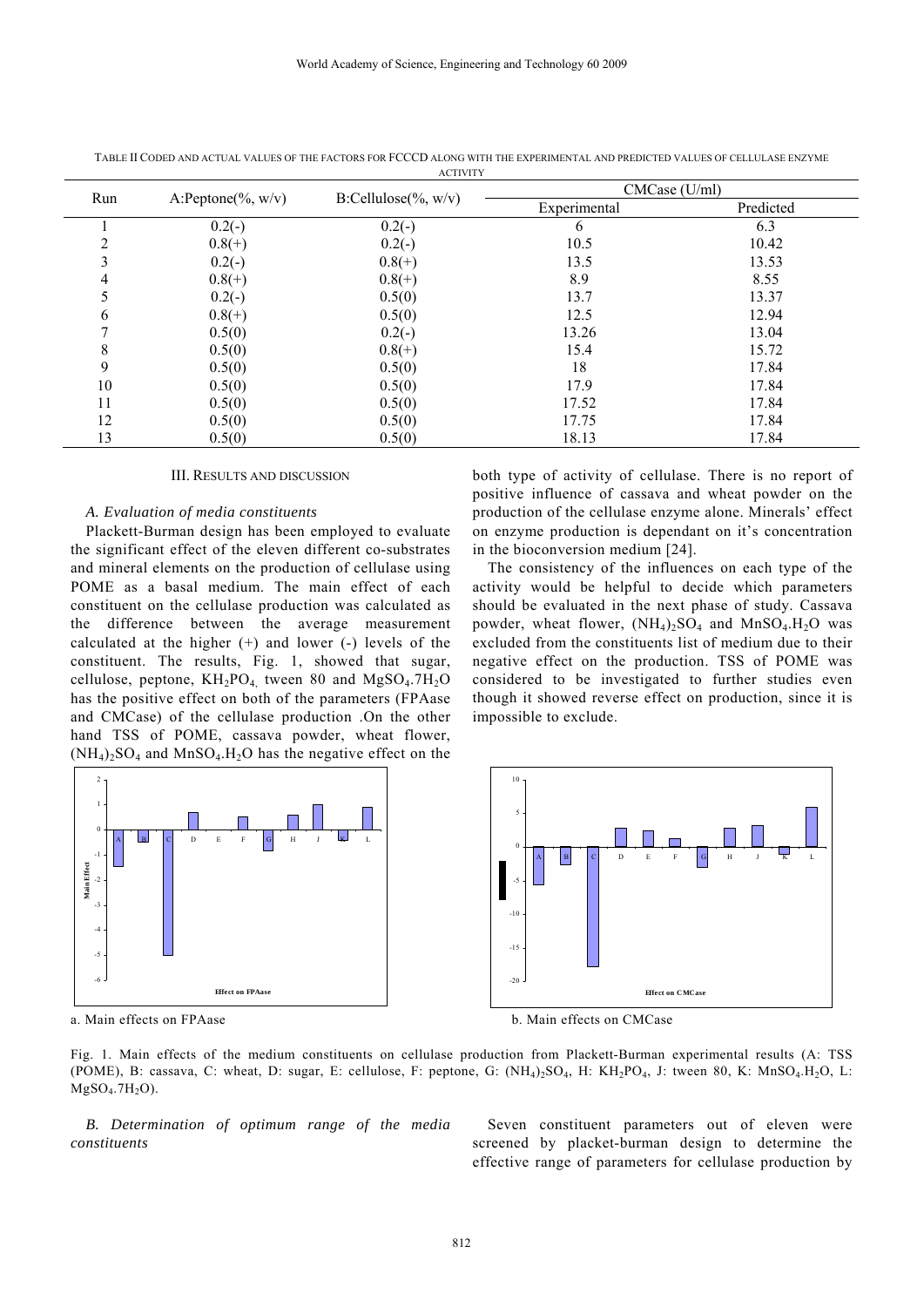one-factor-at-a-time (OFAT) method. Sugar, cellulose, peptone,  $KH_2PO_4$  tween 80,  $MgSO_4.7H_2O$  and TSS of POME was considered to be studied by the OFAT method. Each of the parameters was varied at five levels of concentration.

During bioconversion with the varied concentration  $KH_2PO_4$  and  $MgSO_4$ . 7H<sub>2</sub>O did not show any considerable increase in production.  $KH_2PO_4$  and  $MgSO_4.7H_2O$  was dropped from the media composition because it was studied that inclusion of these minerals didn't show any contributory effect in the production of enzyme. TSS showed a reciprocating effect on the production. Lower TSS is not acceptable due to the requirement of huge volume of water. 2% TSS was fixed because the net change in the production is 10% following the change in TSS from 0.2%-2% (w/v).

Among the two carbon sources cellulose showed very strong positive effect between the ranges  $0.5$ -1.5% (w/v). On the contrary, the other carbon source, sugar, gave very high negative impact on the production of the cellulase production, so it was excluded from the medium composition. Ahmed and vermette [25] and Domingues et al. [26] also found cellulose as a best carbon source to induce the production of cellulase enzyme.

Peptone gave a strong positive contribution to the production of cellulase in the range between 0.5-1.0% (w/v) as a extra nitrogen source to the basal medium. Tween 80 showed a negative effect on the response at the higher range, but it was observed good contribution to the production in the range  $0.2\n-0.3\%$  (v/v). Domingues et al (2000) described the influence of tween 80 on the production of cellulase and the morphology of the Trichoderma. Following the study of Reese and Maguire (1969) and the OFAT results it was decided to have the tween 80 concentration at  $0.2\%$  (v/v).

#### *C. Statistical optimization of the media constituents*

An experimental design, faced centered central composite design (FCCCD), was employed to optimize two independent variables, peptone and cellulose, as media constituents to maximize the production of cellulase by using the POME as a basal medium. A polynomial regression equation was developed under response surface methodology (RSM) to analyze factor interaction by identifying the significant factors contributing to the regression model and determine the optimal values f the most significant independent variables. The effects of two independent variables (cellulose and peptone) on cellulase production were predicted by the following polynomial regression equation-

Y (Cellulase activity, U/ml) = -12.97+63.97  $*$  A+55.5  $*$  B- $52.1 * A^2 - 38.4 * B^2 - 25.3 * A * B$ 

Where, the cellulase production in term of activity (Y) is a function of peptone (A) and cellulose (B).

The coefficient of determination  $(R^2)$  was 0.995 which ensure a satisfactory data and indicated that approximately 99.5% of the variability in the dependent variable, cellulase activity, could be explained by the model. The adjusted  $R^2$ was 0.98, which is more suitable for comparing models with different numbers of independent variables.



Fig. 2 Effect of peptone and cellulose concentration (%, w/v) on the production of cellulase enzyme (activity, U/ml)

The 3D response surface and 2D contour plots are the graphical representation of the regression equation used to determine the optimum values of the variables within the ranges considered [27]. Cellulase activity was higher with the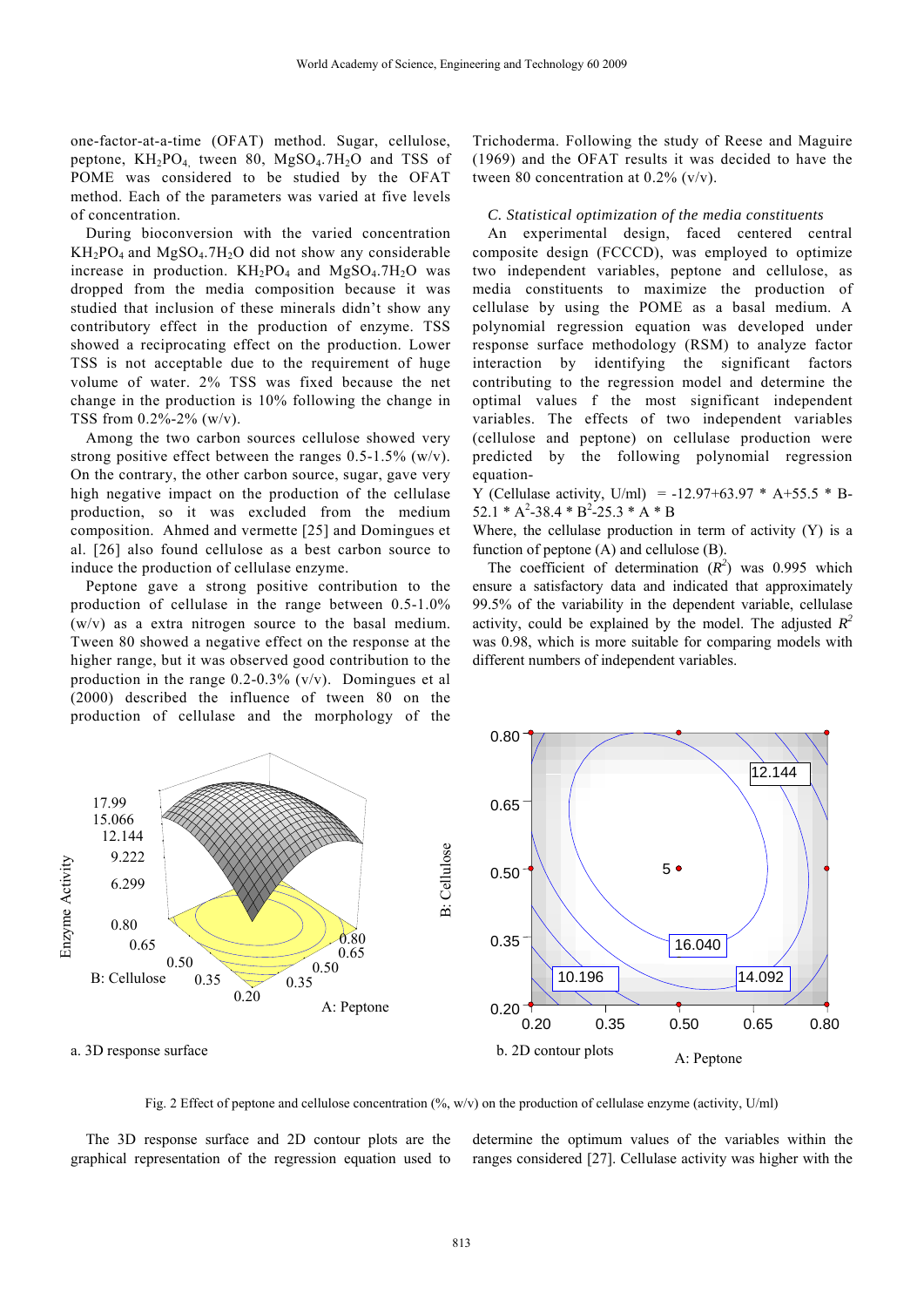higher concentration of peptone and cellulose and decreased with the lower concentration of peptone and cellulose. The highest cellulase activity was predicted 17.84 U/ml on the center point with the concentration of  $0.5\%$  (w/v) of peptone and cellulase. The highest experimental values were also shown on the center points of the experimental design.

A set of experiment was performed to verify the optimization result to validate the developed model. Medium was composed with the parameters of the independent variables those were shown in the Table 3. The highest cellulase activity, 18.53 U/ml, was obtained in the optimum condition, which one is slightly higher than the predicted value, 17.84 U/ml. It is evident from this study that the production of cellulase was optimized at around 18 U/ml with the medium constituent concentration of peptone and cellulase is  $0.5\%$  (w/v).

TABLE III VALIDATION OF DEVELOPED POLYNOMIAL EQUATION FOR OPTIMUM MEDIUM CONSTITUENT

| Run            | A:Peptone(%, $w/v$ ) | $B:Cellulose(\%, w/v)$ | Cellulase (U/ml) |              |  |
|----------------|----------------------|------------------------|------------------|--------------|--|
|                |                      |                        | Predicted        | Experimental |  |
|                | 0.3                  | 0.6                    | 16.47            | 16.3         |  |
| 2              | 0.4                  | 0.6                    | 17.71            | 17.42        |  |
| 3              | 0.5                  | 0.5                    | 17.84            | 18.53        |  |
| $\overline{4}$ | 0.6                  | 0.4                    | 16.67            | 17.55        |  |
| 5              | 0.7                  | 0.3                    | 14.19            | 13.37        |  |

#### IV. CONCLUSIONS

In this study, eleven constituents of the media were studied by three different experimental designs sequentially where POME was used as a basal medium. In the first stage 4 constituents of the medium were excluded through plackett-burman design and the rest 7 parameters were further studied following the OFAT method. In this method another 3 parameters were dropped from the medium composition, 2 were fixed and the rest 2 were optimized by the FCCCD under RSM finally. At last 4 parameters of the medium constituents were optimized to produce the optimum cellulase, 18.53 CMCase (U/ml). The final production, 18.53 CMCase (U/ml), is 2.7 times higher than the highest production, 6.95 CMCase (U/ml), obtained at the placket-burman experimental design.

#### ACKNOWLEDGMENTS

The authors thank to the Ministry of Higher Education (MOHE) for approval a research grant under Fundamental Research Grant Scheme (FRGS 0207-49). The co-operation of the Sime-darby, Banting, by supplying the experimental samples is acknowledged as well.

#### **REFERENCES**

- [1] Hassan MA, Yacob S, Shirai Y (2004) Treatment of palm oil wastewaters. In: Wang LK, HungY LoHH, Yapijakis C (eds) Handbook of industrial and hazardous wastes treatment. Marcel Dekker Inc, New York, pp 719–736
- [2] Yacob S, Hassan MA, Shirai Y, Wakisaka M, Subash S (2005) Baseline study of methane emission from open digesting tanks of palm oil mill effluent treatment. Chemosphere 59:1575–1581
- [3] Leahy JG, Colwell RR (1990) Microbial degradation of hydrocarbons in the environment. Microbiol Mol Biol Rev 54:305–315
- [4] Ahmad AL, Ismail S, Bhatia S (2005) Ultrafiltration behavior in the treatment of agro-industry effluent: pilot scale studies. Chem Eng Sci 60:5385–5394
- [5] Ahmed AL, Chong MF, Bhatia S, Ismail S (2006) Drinking water reclamation from palm oil mill effluent (POME) using membrane technology. Desalination 191:35–44
- [6] Vijayaraghavan K, Ahmad D, Ezani A (2007) Aerobic treatment of palm oil mill effluent. J Environ Manag 82:24–31
- [7] Alam MZ, Muyibi SA, Wahid R (2008) Statistical optimization of process conditions for cellulase production by liquid state bioconversion of domestic wastewater sludge. Bioresour Technol 99:4709–4716
- [8] Alam MZ, Jamal P, Nadzir MM (2008) Bioconversion of palm oil mill effluent for citric acid production: statistical optimization of fermentation media and time by central composite design. World J Microbiol Biotechnol 24:1177–1185
- [9] Rashid SS, Alam MZ, Karim MIA, Hanzah MS (2009) Management of palm oil mill effluent through production of cellulases by filamentous fungi. World J Microbiol Biotechnol DOI 10.1007/s11274-009-0129-9
- [10] Wen et al., 2005 Z. Wen, W. Liao and S. Chen, Production of cellulase by Trichoderma reesei from dairy manure, Bioresour. Technol. 96 (2005), pp. 491–499
- [11] Heikinheimo L, Buchert J, Miettinen-Oinonen A, Suominen P (2000) Treating denim fabrics with Trichoderma reesei cellulases. Textile Res J 70:969–973
- [12] Buchert J, Heikinheimo L (1998) New cellulase processes for the textile industry. Carbohyd Europe 22:32–34
- [13] Bedford M (1995) Mechanism of action and potential environmental benefits from the use of feed enzymes. Animal Feed Sci Technol 53:145–155
- [14] Macris BJ, Kekos D, Evrangelidou X (1989) A simple and inexpensive method for cellulase and b-glusidase production by Aspergillus niger. Appl Microbiol Technol 31:150–151
- [15] Krishna C (1999) Production of bacterial cellulases by solid state bioprocessing banana wastes. Bioresour Technol 69:231–239
- [16] [Tolan JS, Foody B (1999) Cellulases from submerged fermentation. Adv Biochem Eng Biotechnol 65:41–67
- [17] [Xu J, Takakuwa N, Nogawa M, Okada H, Morikawa Y (1998) A third Xylanase from Trichoderma reesei PC-3–7. Appl Microbiol Biotechnol 49:718–724
- [18] Marsden WL, Gray PP (1986) Enzymatic hydrolysis of cellulose in lignocellulosic material. CRC Crit Rev Biotechnol 3:235–265
- [19] Niranjane AP, Madhou P, Stevenson TW (2007). The effect of carbohydrate carbon sources on the production of cellulase by Phlebia gigantean. Enzyme & Microbial Technol 40: 1464-1468
- [20] Martins LF, Kolling D, Camassola M, Dillon AJ, Ramos LP (2008). Comparison of Penicillium echinulatum and Trichoderma reesei